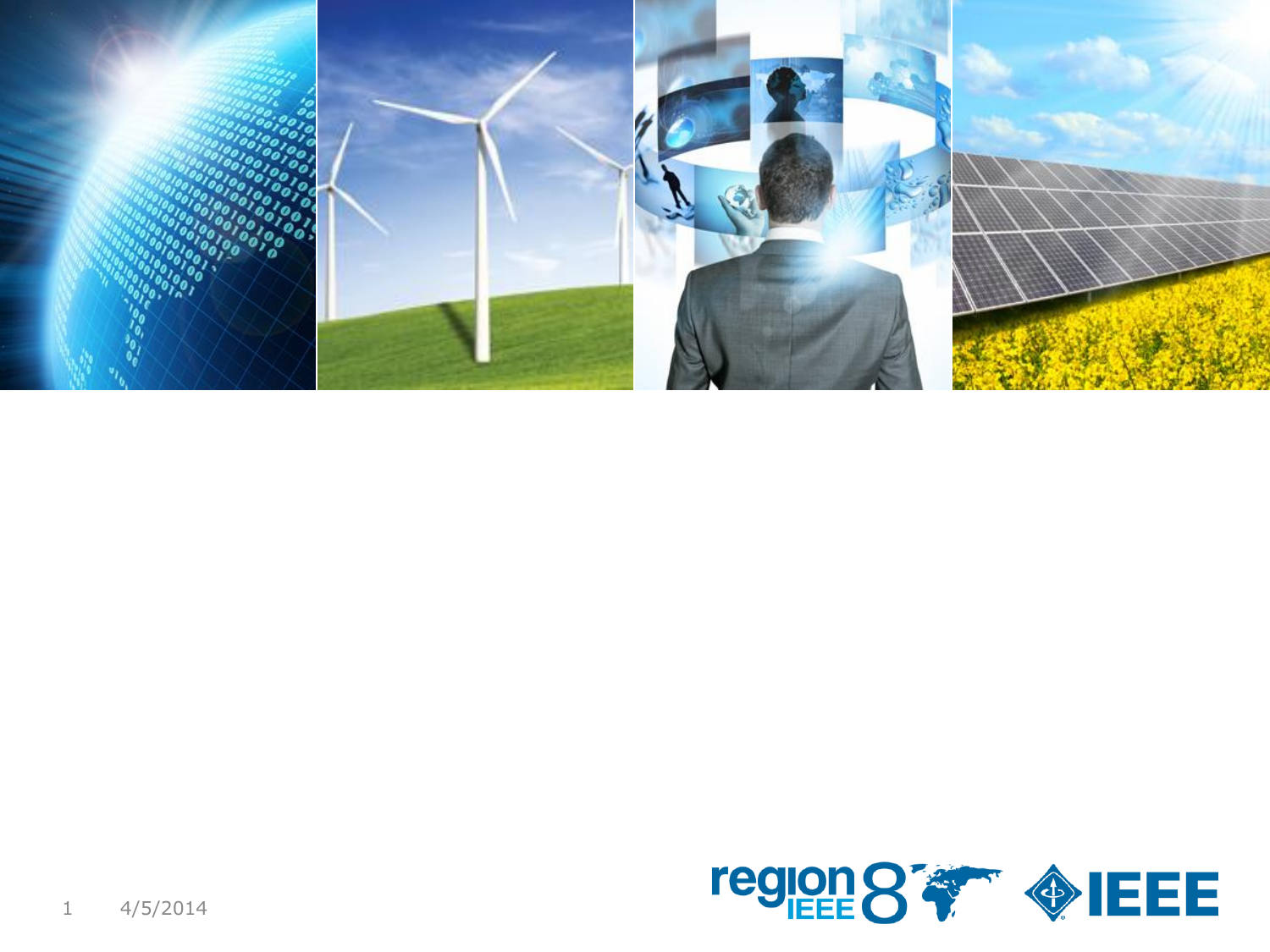#### **Who are we?**



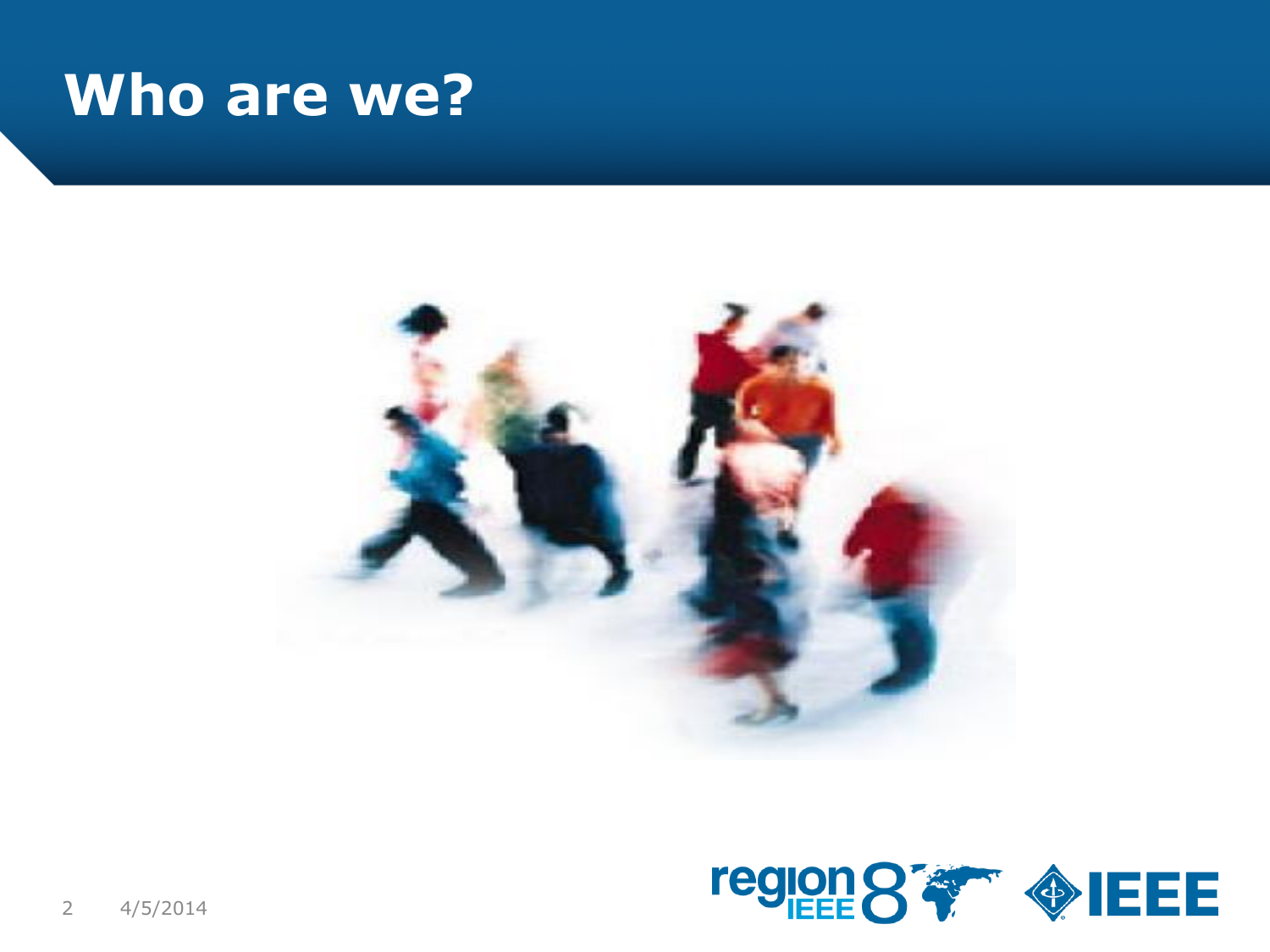#### **Why are we here?**



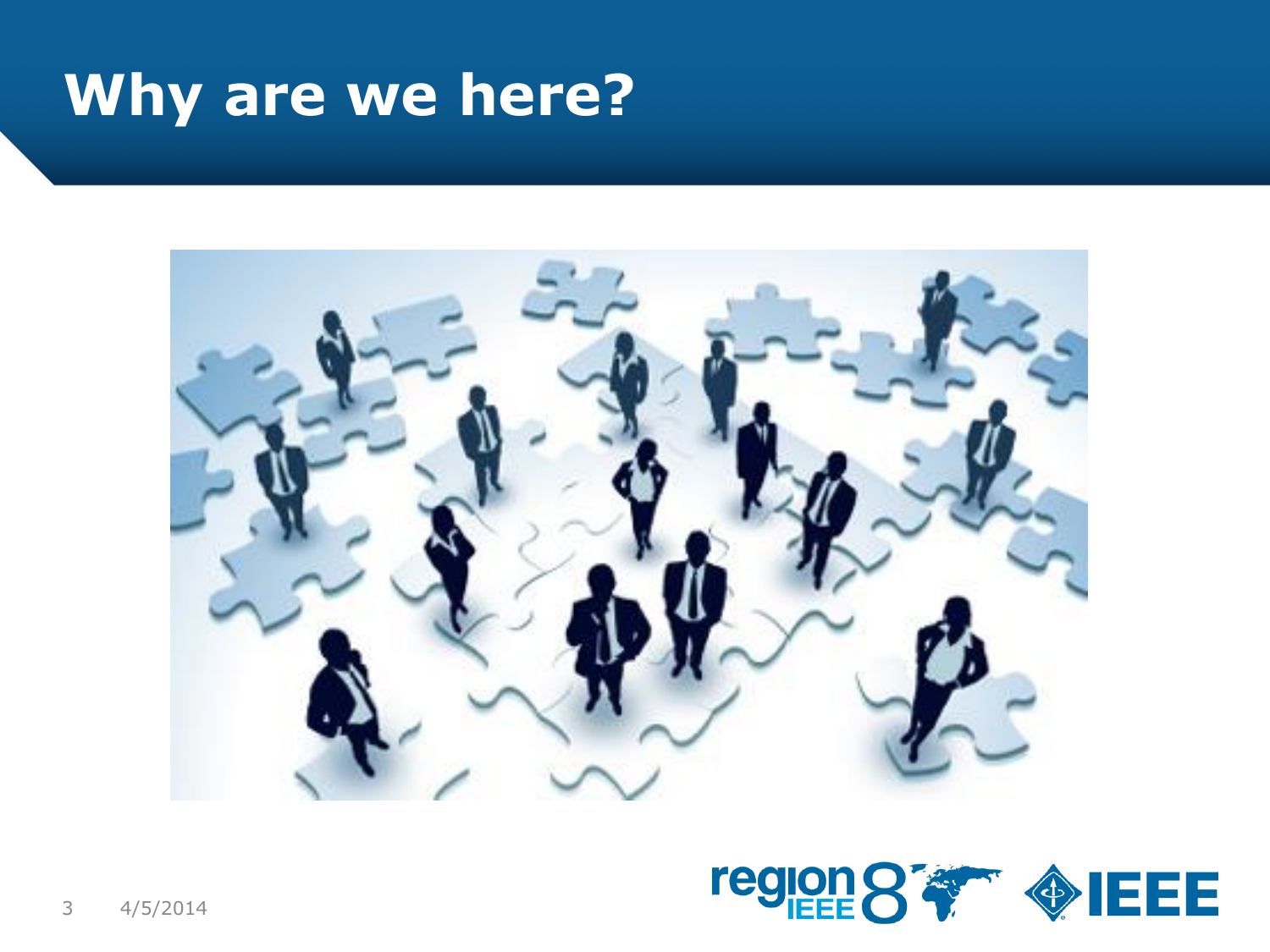#### **Where we are going?**



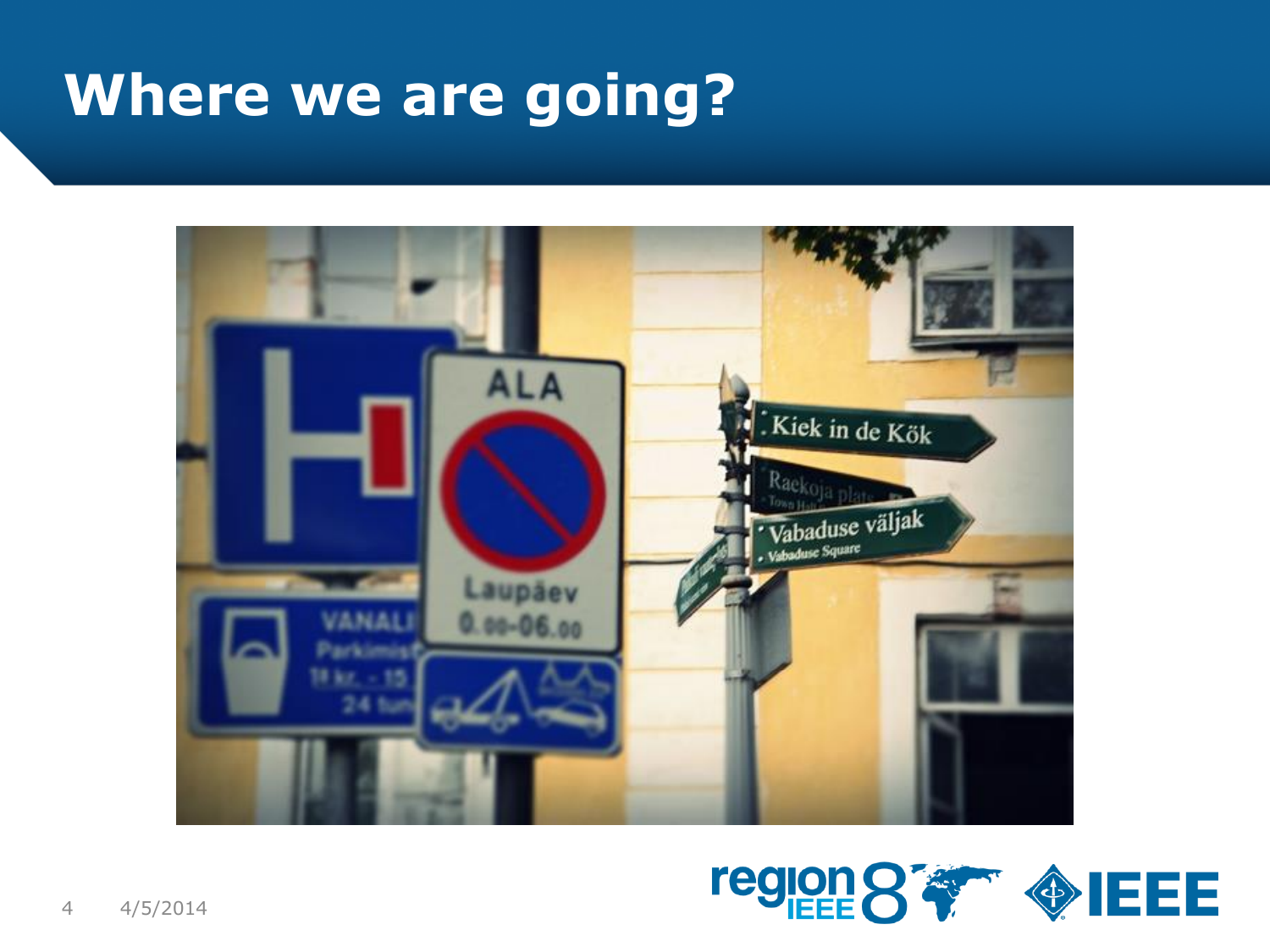# **The Vision of the R8 Committee**

Ensure that Region 8 is an effectively organized, dynamic and influential entity, recognized as a leading and esteemed part of a truly transnational IEEE, with IEEE benefits equally available to all members



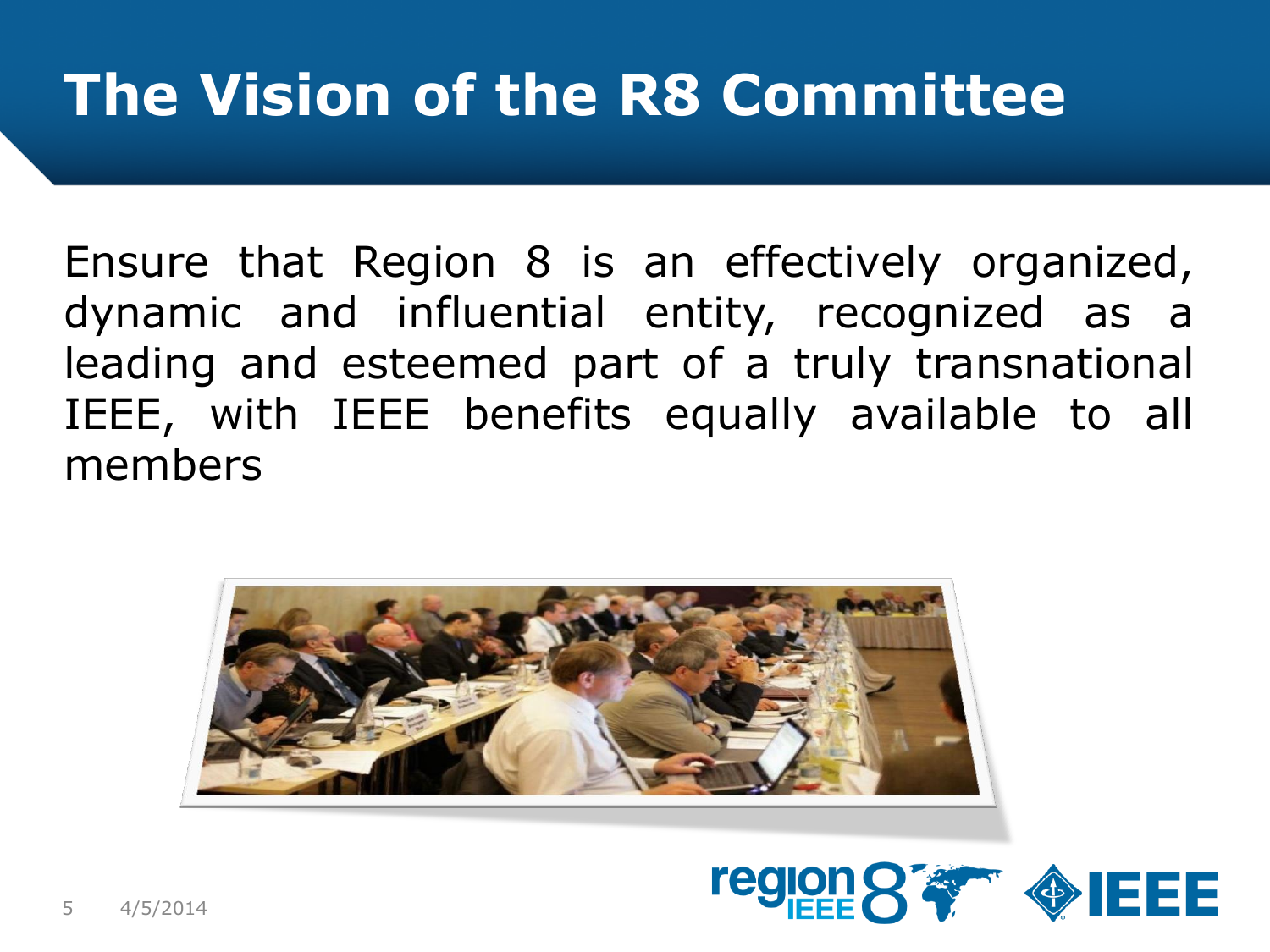# **The Mission of the R8 Committee**

To serve the needs of the members of the Institute, the profession and society at large, by enhancing and supporting the IEEE's Organizational Units and their activities within Region 8



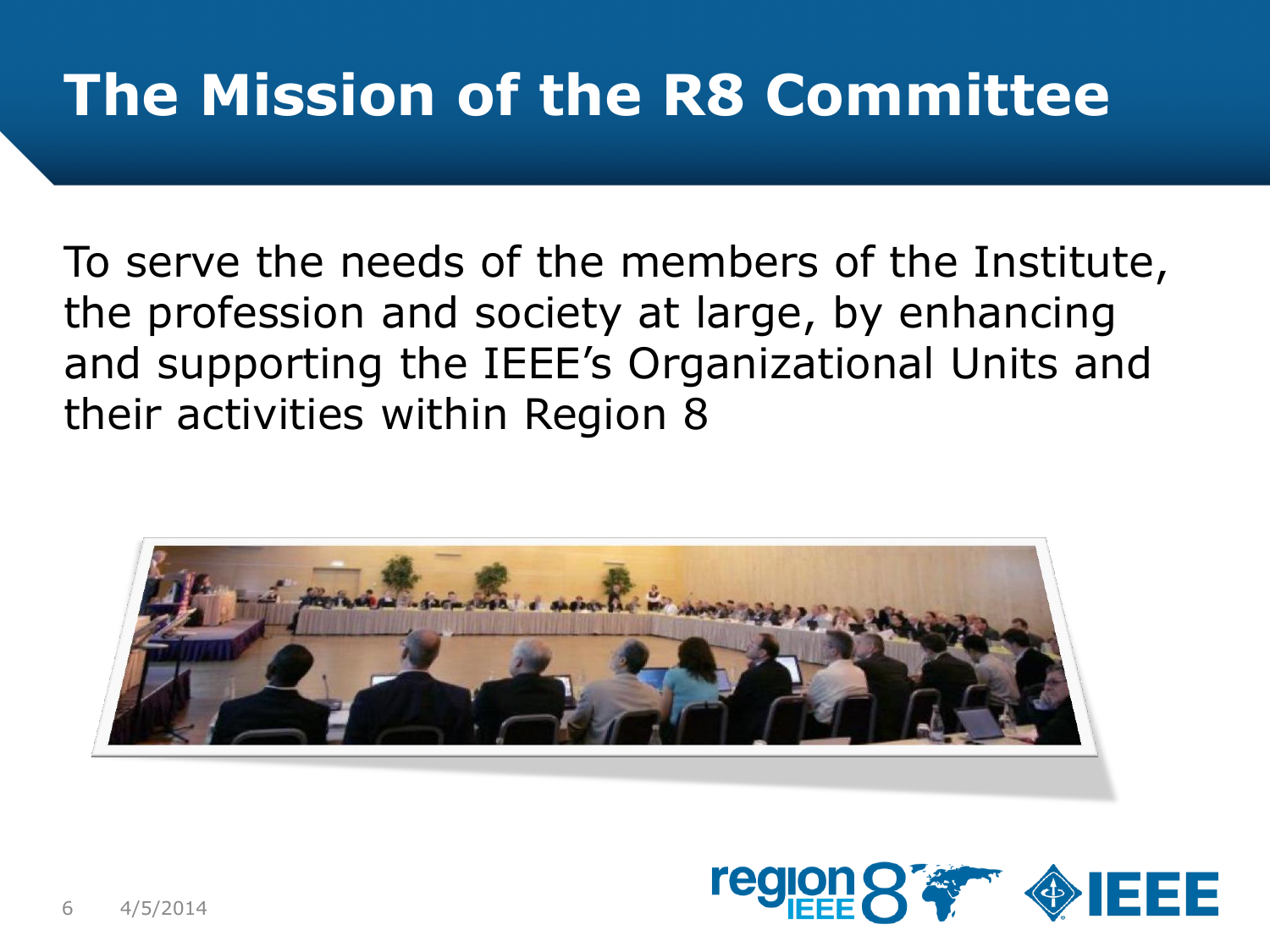# **Key steps to realise the mission**

- Provide a platform for coordination, motivation and  $\blacktriangleright$ interaction among R8 units
- Provide a link between the Region and other IEEE  $\blacktriangleright$ organizational units
- Work to achieve smooth and effective operations in different countries
	- Recognizing cultural differences, and effectively cooperating with national societies and other organizations
- Expand IEEE presence and activities to new areas  $\blacktriangleright$ (geographic locations) in R8
- Promote the transnational nature of IEEE within the Region  $\blacktriangleright$ and the Institute

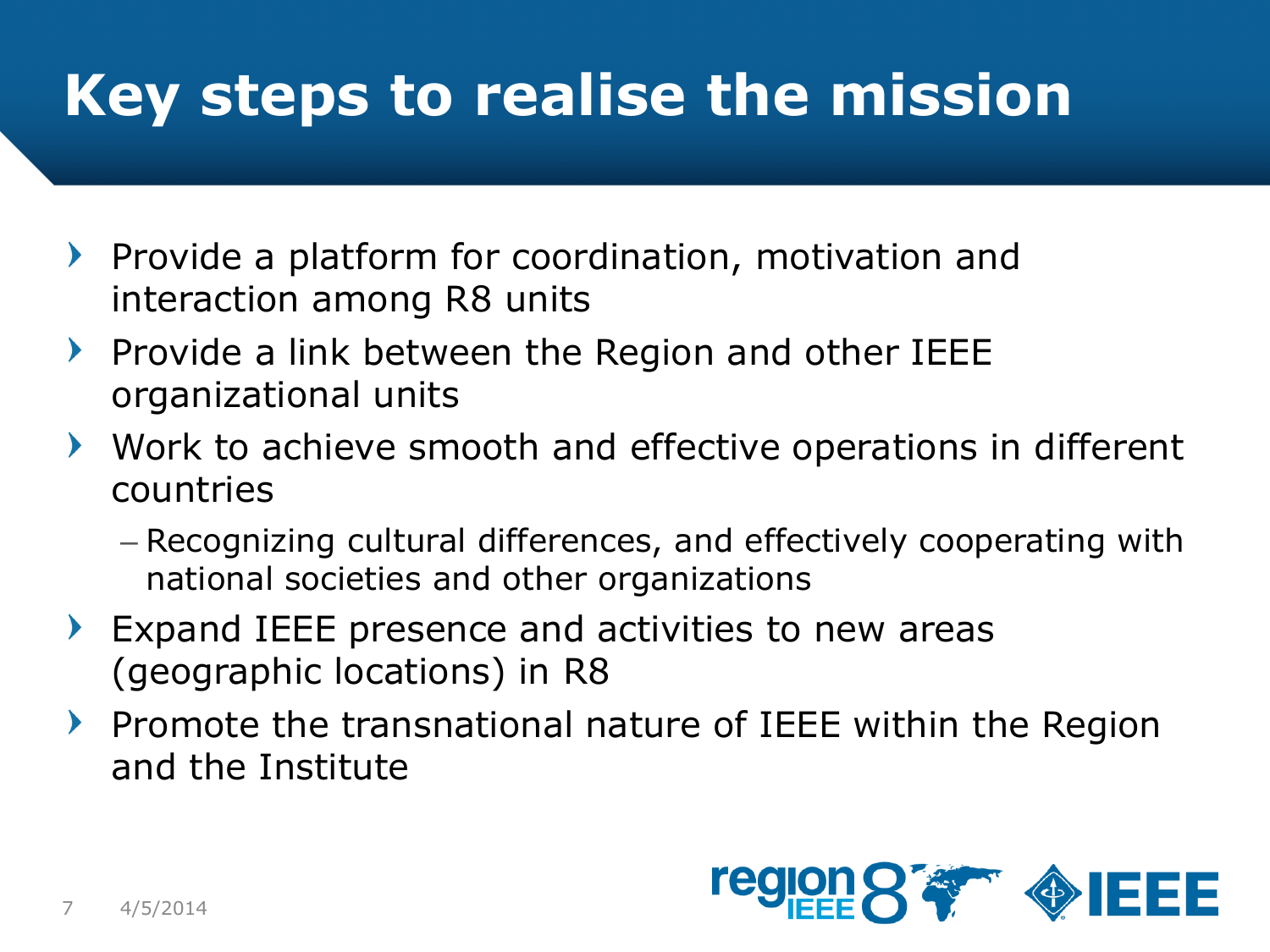# **What does the R8 Committee do?**

- Conducts two annual meetings of the Region leadership – Used for coordination of business and TRAINING
- Supports the activities of the local OUs  $\blacktriangleright$
- Coordinates meetings for technical and professional  $\blacktriangleright$ purposes throughout the Region
	- Including student and young professional events
- Coordinates activities between R8 entities and OUs from  $\blacktriangleright$ outside the Region
- Engages in member development

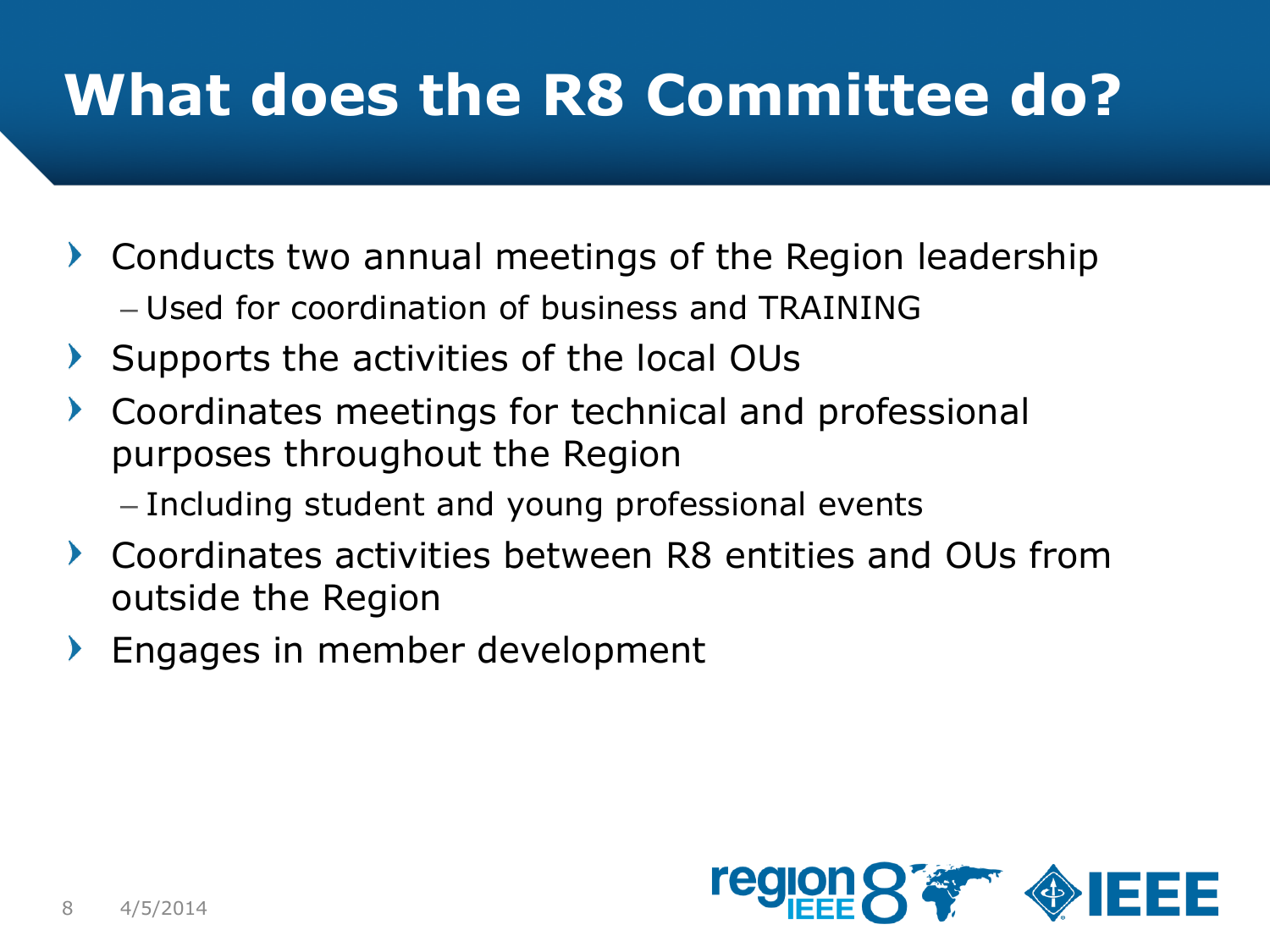### **Section reports**

- Thank you for submitting interesting challenges under "Points of concern/Topics for discussion"
- Actionable operational topics are sent to the appropriate VC
- Strategic topics are analysed by the SP Subcommittee
- ▶ Other frequent topics
	- Inter-OU communication (and w/ staff)
	- Volunteer workload and satisfaction (NetSuite, registration, awards)
	- Volunteer greenhouse (development, rejuvenation)

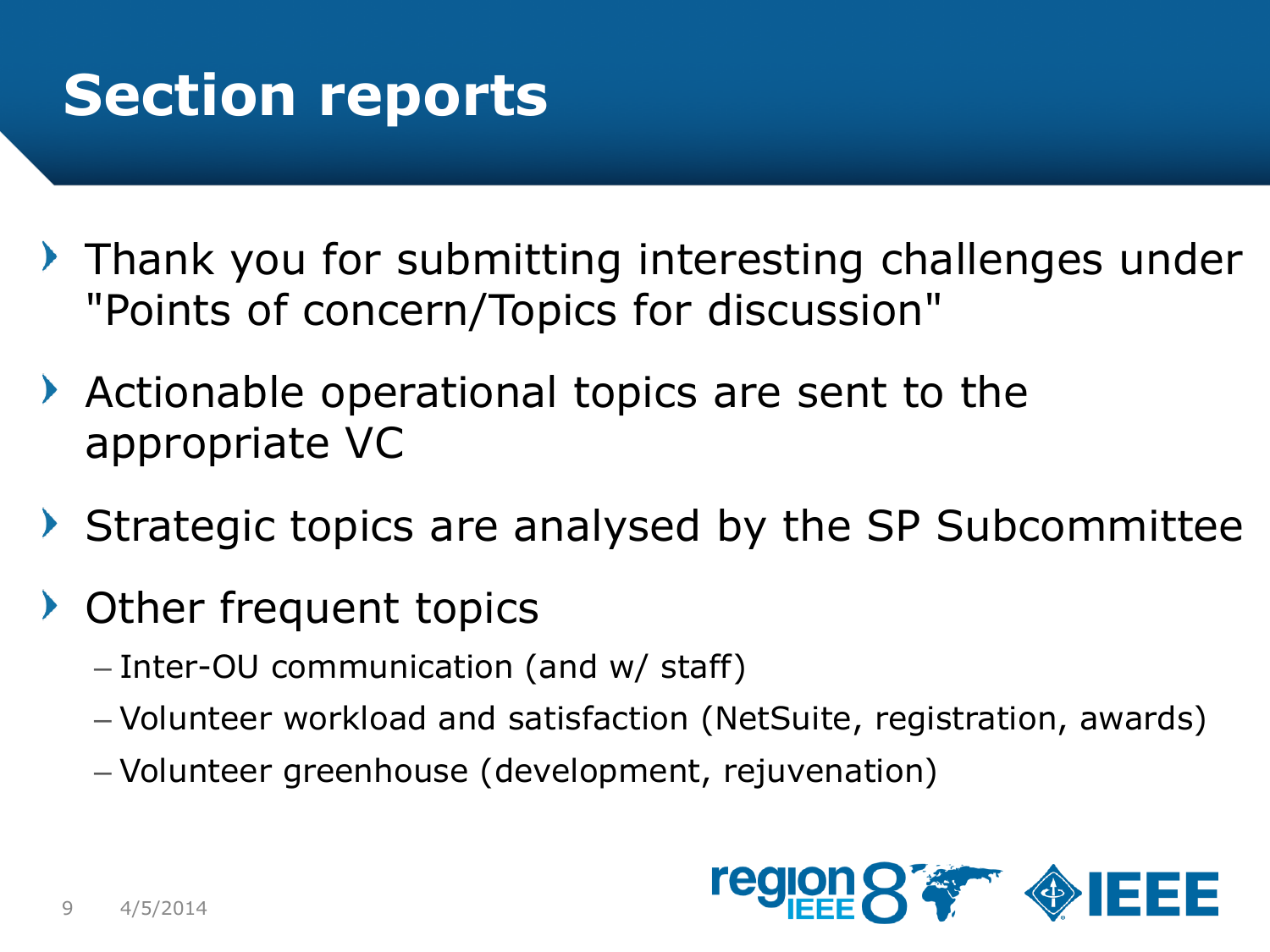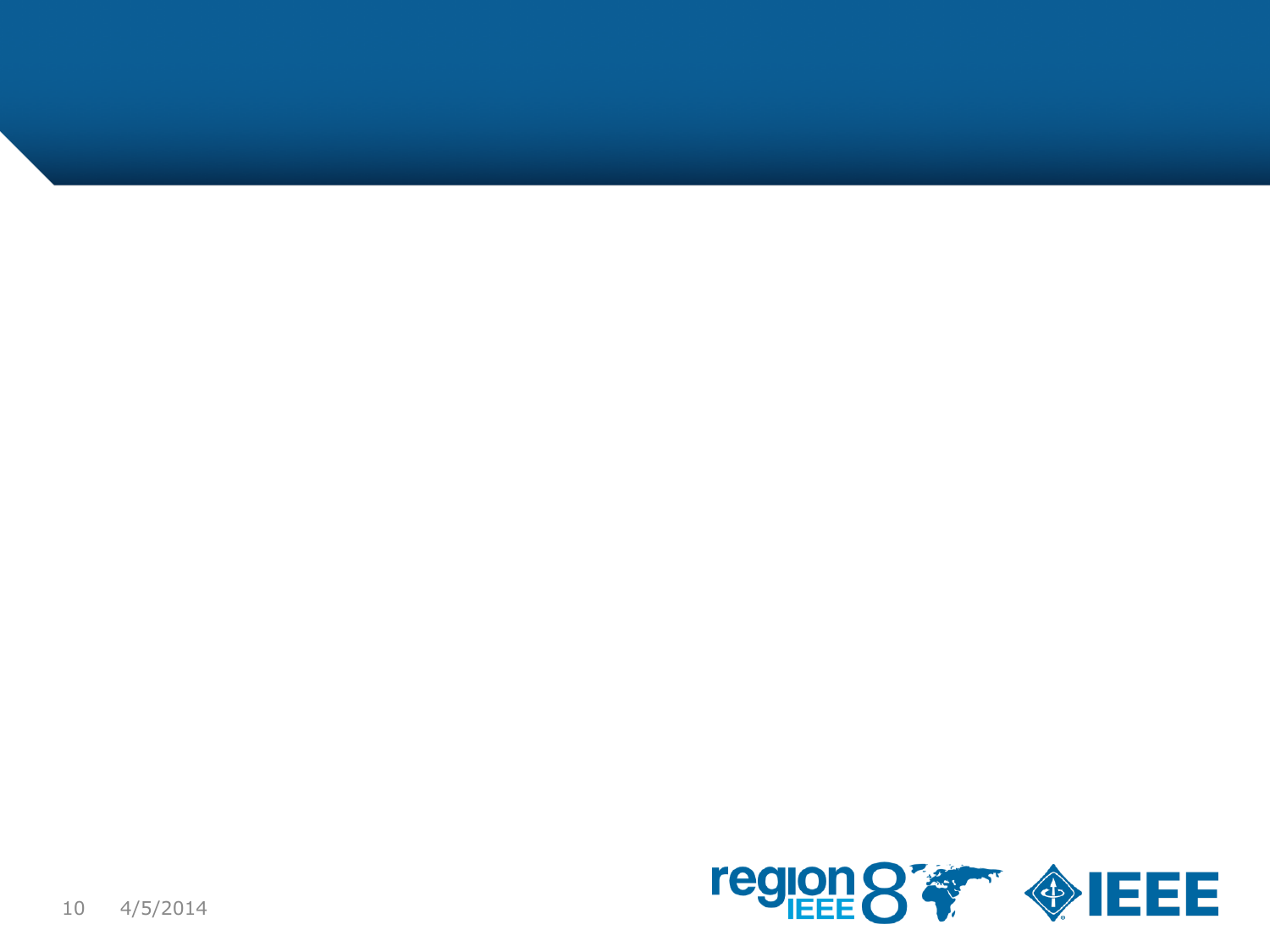#### **2013 Primary Challenges Adopted at the R8 Committee Meeting, Sarajevo, 2013**

- Go to industry!  $\blacktriangleright$ 
	- Making IEEE a professional home for people in industry
	- Make IEEE more attractive for industry professionals
	- Consider "corporate membership" models
- > Increase IEEE's footprint!
	- Increase IEEE visibility (technologists, public and media)
	- Raise awareness about IEEE among non-government and government organisations active in technology
- $\blacktriangleright$ Think education!
	- Pre-university and lifelong education
	- Accreditation and certification
	- Merging professional activities and educational activities

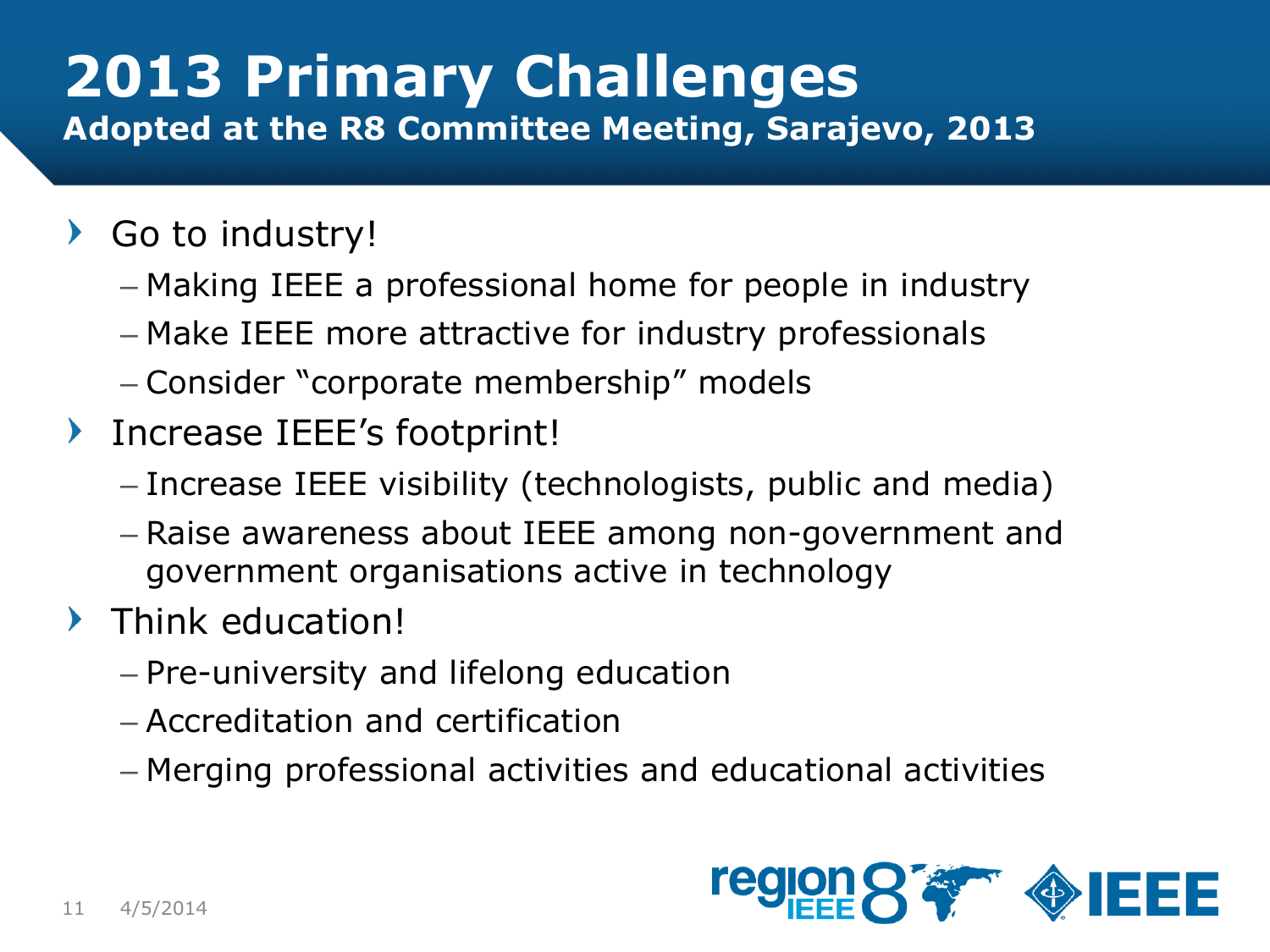# **Steps taken to address challenges**

- OpCom discussed primary challenges at the January 2014 meeting in Malta
- Vice-chairs incorporated steps to address the primary challenges into their activities
- $\blacktriangleright$  Theme and activities related to the upcoming Students and Young Professionals Congress in Kraków, Poland

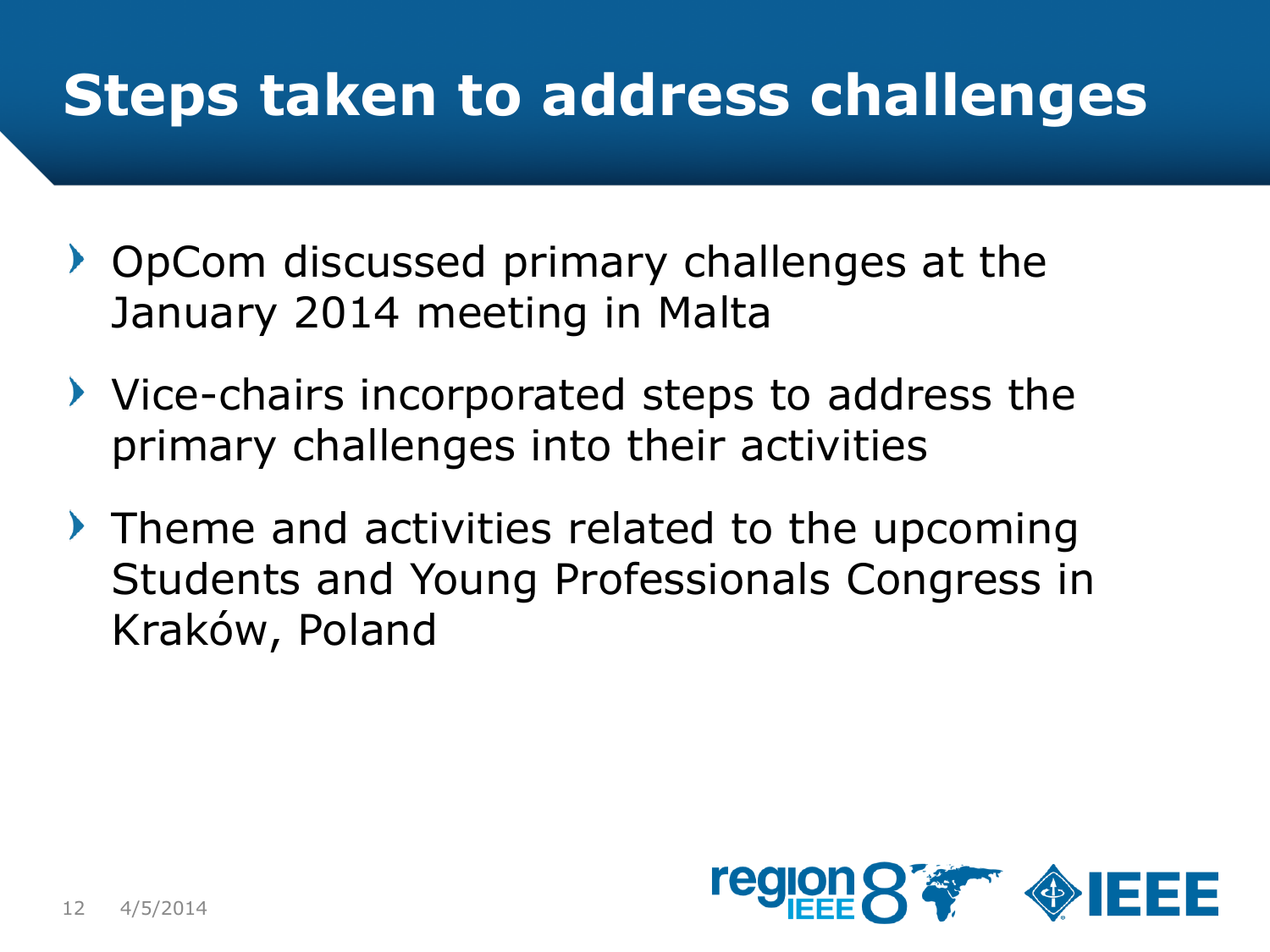## **Steps taken to address challenge: Think Education!**

#### Already discussed in

- –Chapter Coordination SC meeting
- Educational Activities SC meeting

#### Some action points

- Pre-University Modifying or creating programs which are flexible and adaptable to local education systems
- University Activities Creating locally-focused and relevant contents for university-level students
- –Continuing Education Choose a proper platform for delivering webinars that is user-friendly and efficient.

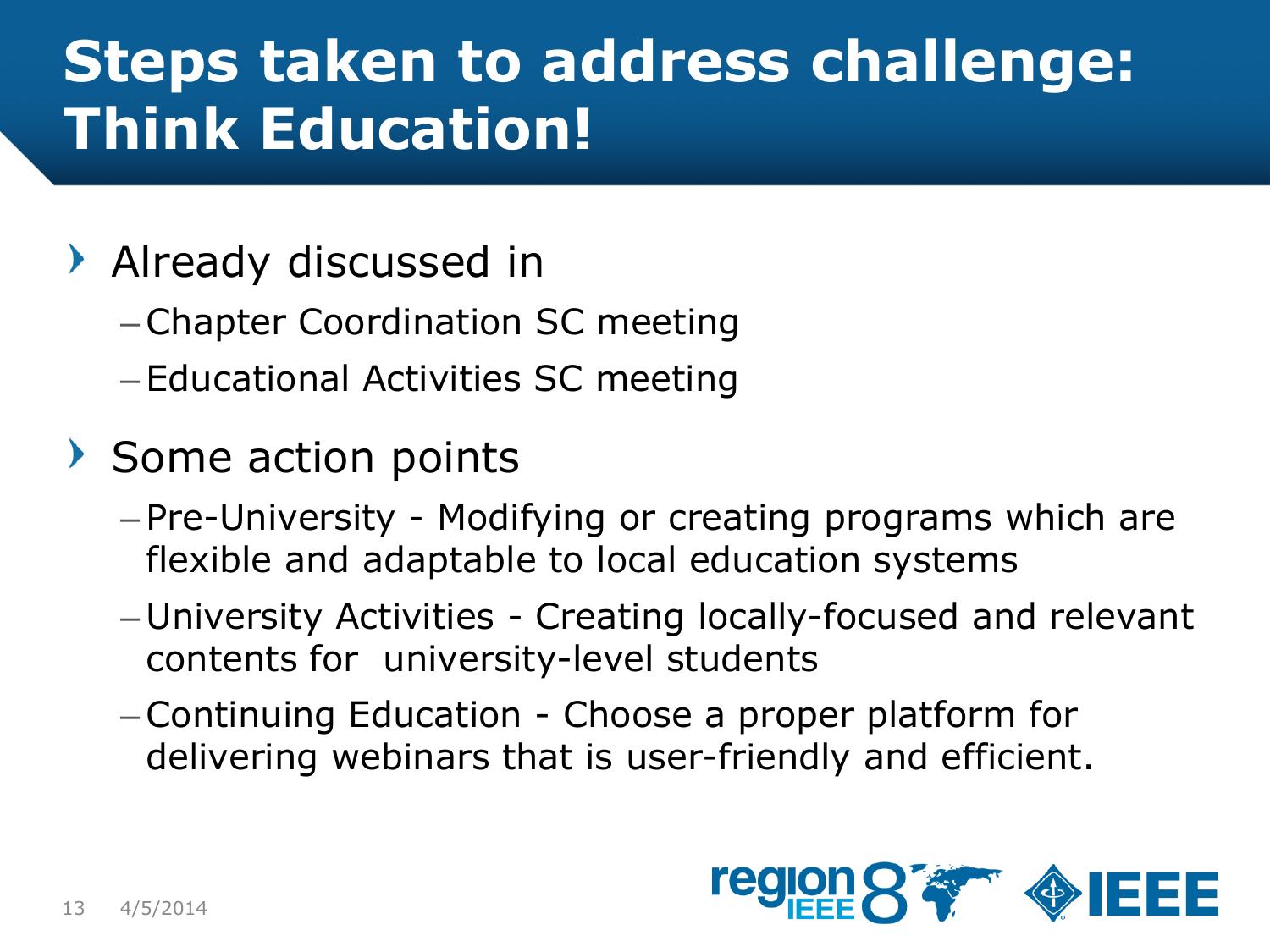# **Steps taken to address challenge: Increase IEEE's footprint!**

- $\blacktriangleright$  , Theme of this meeting"
	- Diogo Mónica (IEEE Public Visibility Chair)
	- Patrick Mahoney (CMO)
- President-Elect Howard Michel address this morning
- Mónica/Mahoney presentation this afternoon
- Todays workshops
	- –Bring examples (best practices) from your own Section

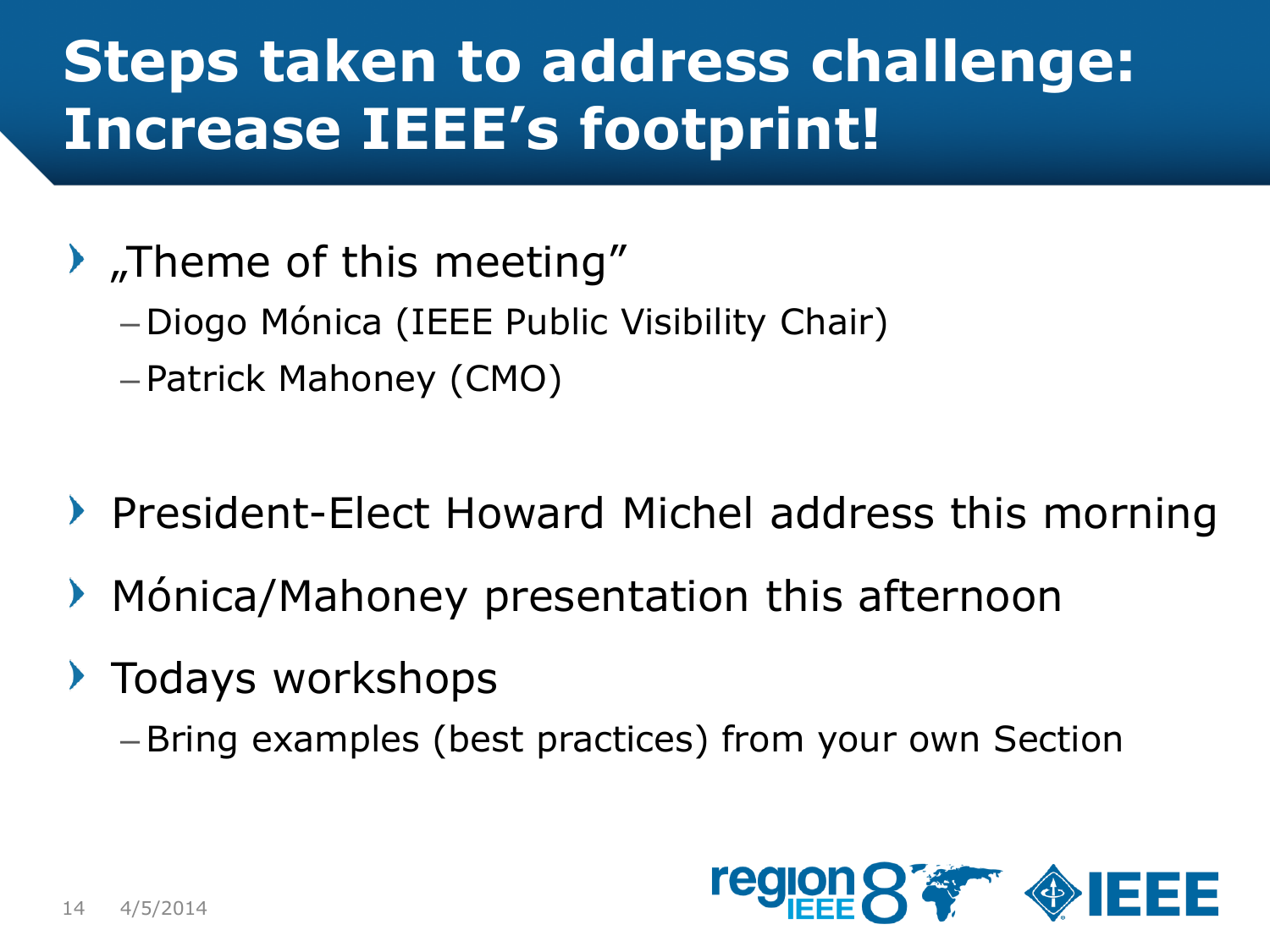# **Steps taken to address challenge: Go to industry!**

Industry relations subcommittee meeting  $\blacktriangleright$ yesterday…

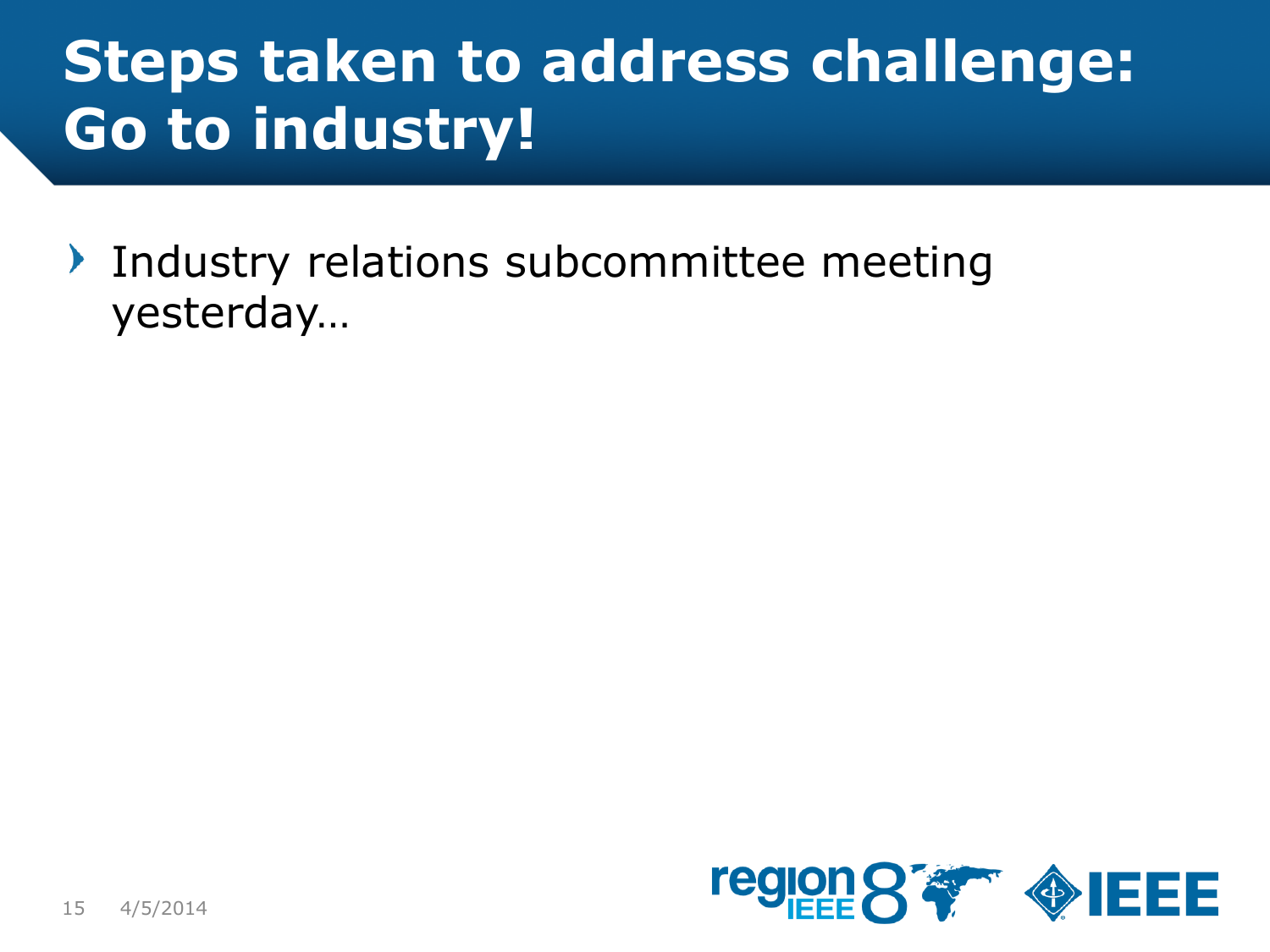#### **IEEE Priorities**

# **IEEE Priorities**



Leverage IEEE's technology-related insight to provide governments, NGOs, and other organizations with innovative, practical recommendations to address public policy issues.



Ensure we are in front of disruptions (technology, social, etc.) affecting our operations.



Expand nimble, flexible, disband-able **IEEE** communities allowing individuals from all around the world to share, collaborate, network, debate and engage with one another.



Provide an agile forum for discussion, development and implementation of emerging technologies.

Endorsed by IEEE Board of Directors 17 February 2013

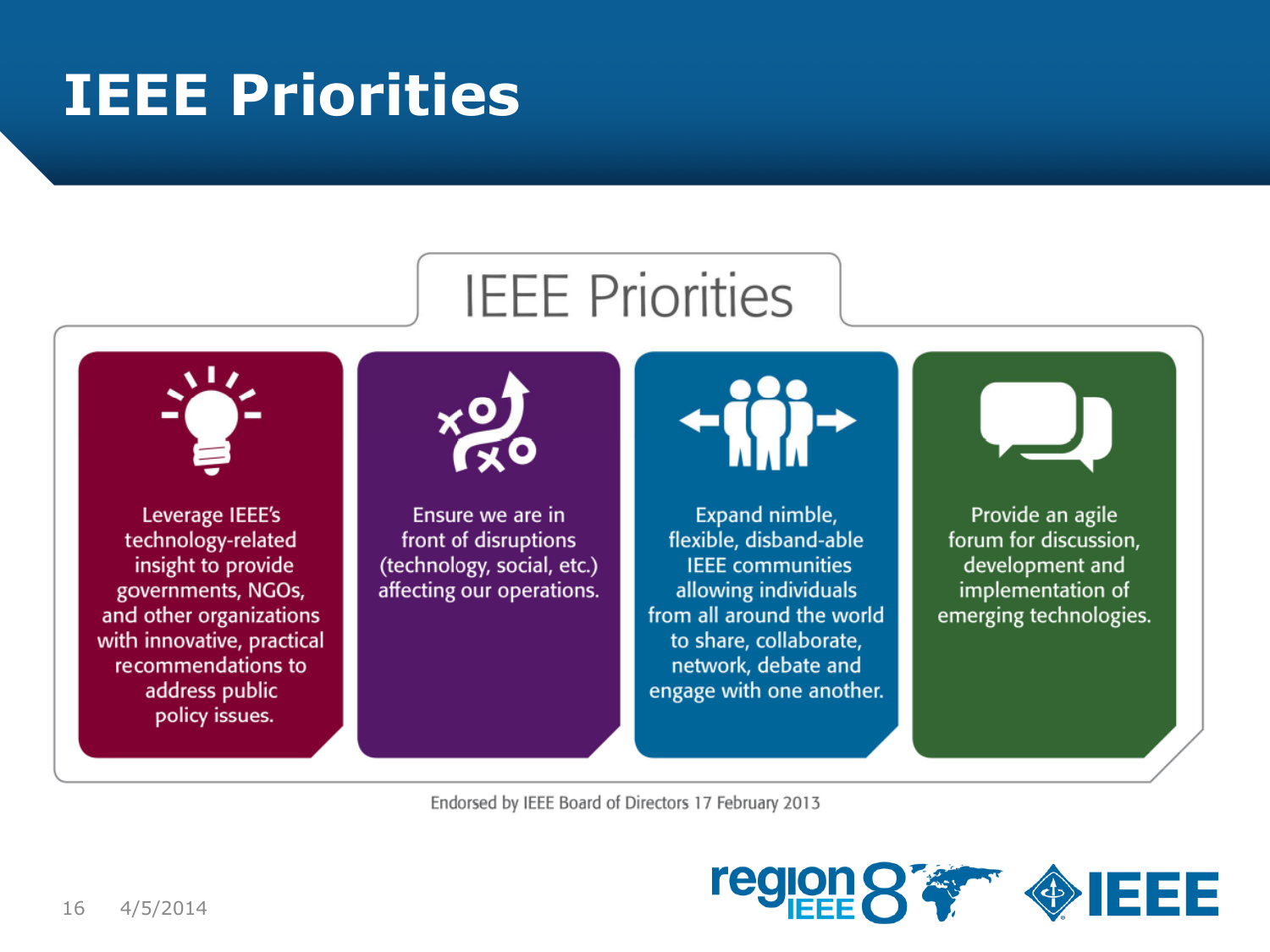### **Questions/Feedback**